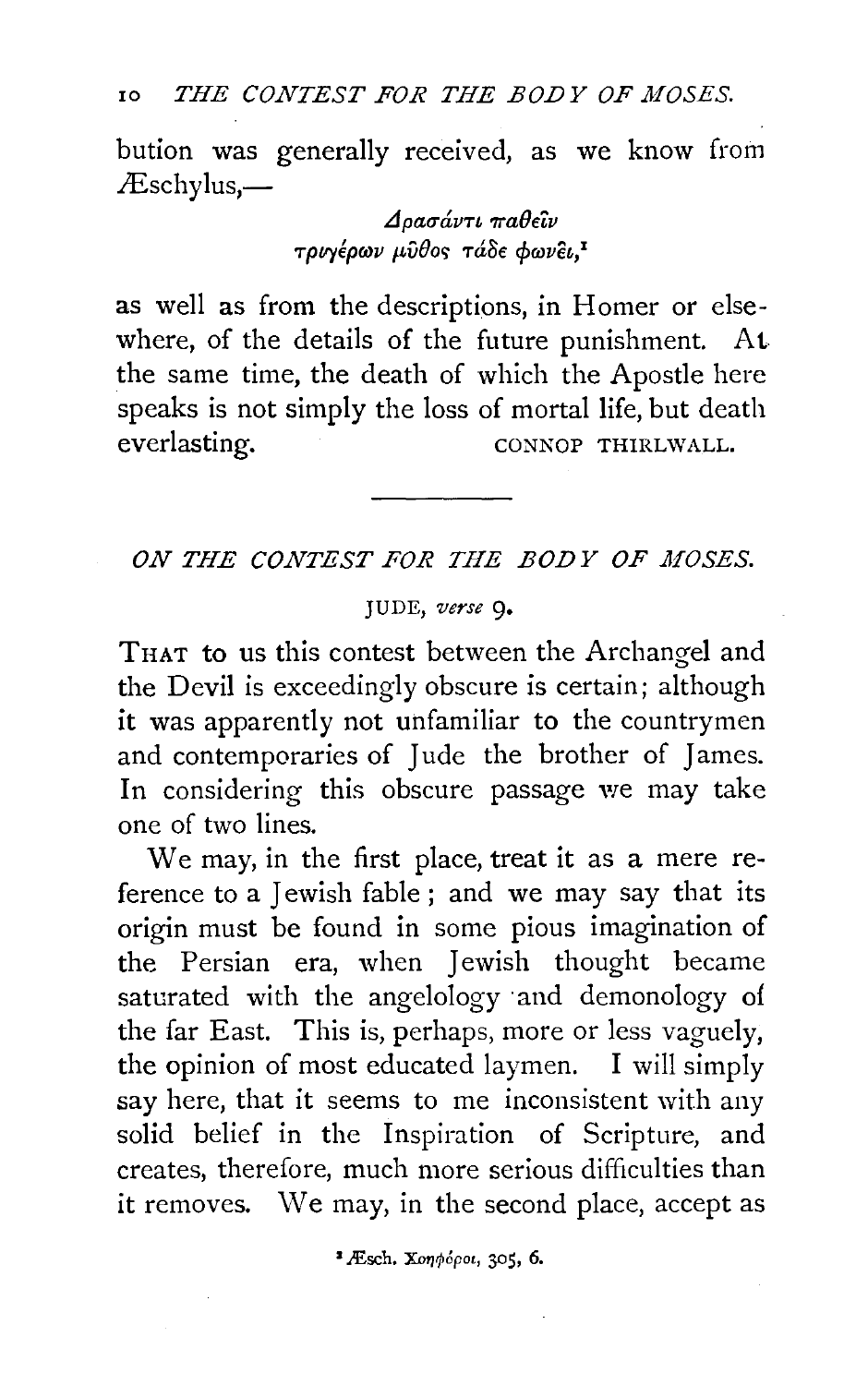a fact the occurrence alluded to, and endeavour to give some explanation of it which shall bring it into harmony with other parts of Revelation. I propose in this paper to examine briefly the ordinary explanation of this obscure reference, and then to place it in what seems to me its true connection. For the ordinary treatment of the subject I cannot do better than quote the words of the Bishop of Lincoln, in his great Commentary :

"The Archangel Michael, although ·contending even with a failen angel, the leader of fallen angels, the Devil, and disputing with him concerning the body of Moses, which God had buried and concealed, in order, as is probable, that it might not become an object of worship to the Israelites; and which, it seems, the Devil desired to possess, in order that God's purpose in this might be frustrated, and that the mortal remains of this faithful servant of God *might be made to be an occasion of creature-worship to the Israelites,-as* the brazen serpent was made to be-and as the relics of holy men have been made in later times ;--yet even against him," &c.

Now I venture to say that this supposition is altogether gratuitous ; and I say so on the following grounds:-

Firstly, there is not a hint in Scripture that such was God's purpose, or such the devil's design; it simply says that God buried him, and that none ever knew the place of his sepulture. Had we nothing else to guide us, we should most reasonably infer that God's purpose was to shew special honour to his faithful servant, and to save him from the humiliation of having his sepulchre built by those whose fathers had tried and troubled and tempted him so sorely. Secondly, what is more important, there seems no reason to suspect the Jews of that day of any tendency to honour Moses overmuch: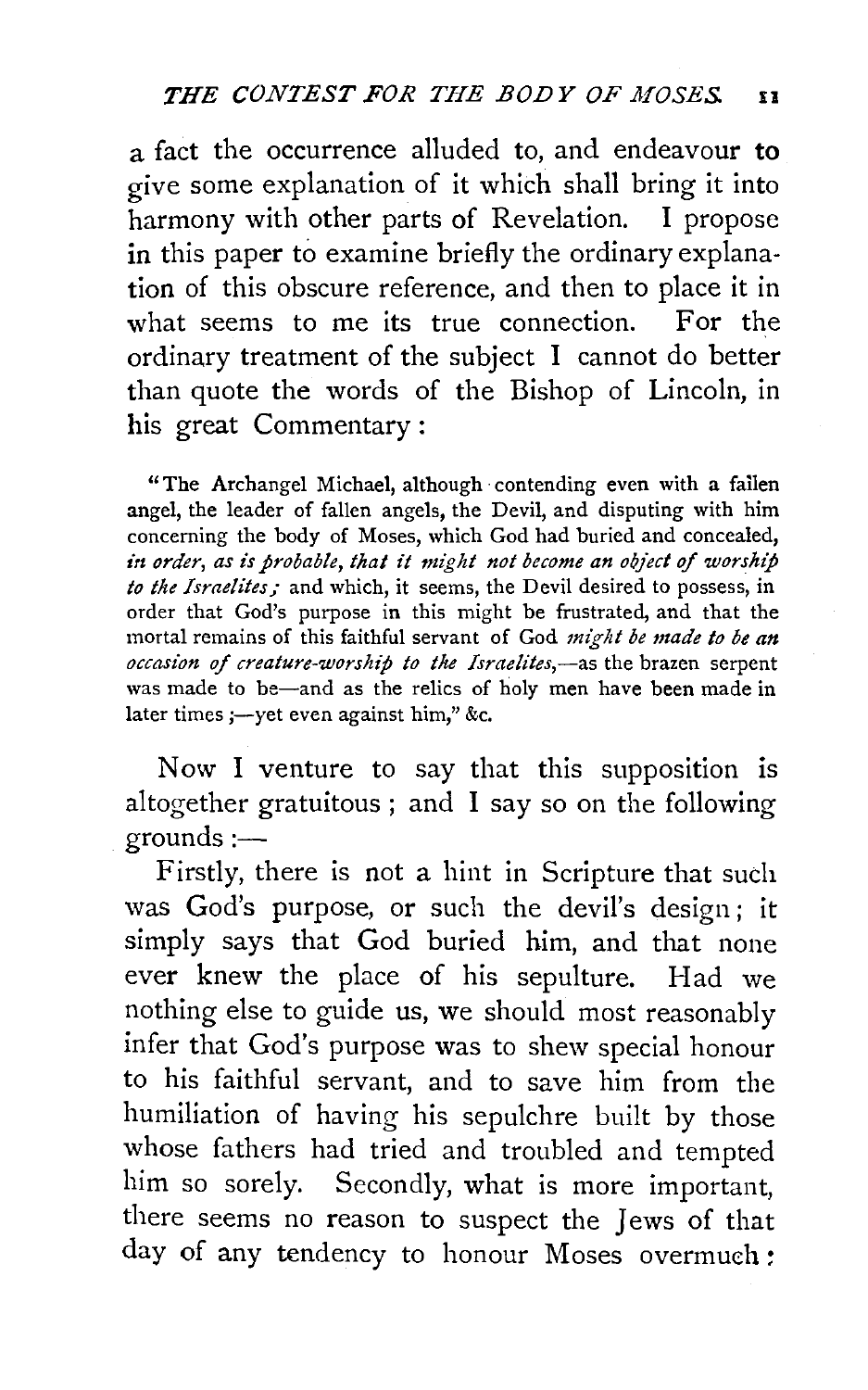they never had done so while he lived, most certainly ; and they had in Joshua a leader much more to their mind (and to their need too) than Moses could have been. The real danger seems to have been lest the memory of Moses, and of all which he did and taught, should fade away entirely from the hearts of that fickle-minded race. Thirdly, what is most important, it is plain that to attribute any tendency to *this* kind of creature-worship to the Jews is an anachronism. There is no instance in the Old Testament of any such thing. They were under an almost irresistible fascination, which led them to worship the powers of Nature in any and every shape ; even the smooth stones of the mountain torrent cast a dangerous spell over their minds. (Isa. lvii. 6.) But the cultus of dead men's bones and limbs, which forms so curious and, to us, repulsive a part of Romanism, was obviously quite foreign to their tone of mind. It is, indeed, however corrupt and mischievous, essentially Christian ; and owes all its strength to a perverted sense of the intense sacred· ness of those bodies which have been in some eminent degree the shrines and habitations of the Holy Ghost. There was naturally no such feeling among the Jews, for whom a human corpse was associated only with wailing and sorrow of heart and legal defilement. The Levitical legislation, stamping the corpse of the highest and the noblest with the common reproach of uncleanness, added to the want of any lively hope of the life to come, left no standingroom for any such veneration as even we accord to · the bodies of the faithful. Had there been any such tendency as the Commentators assume, the Jews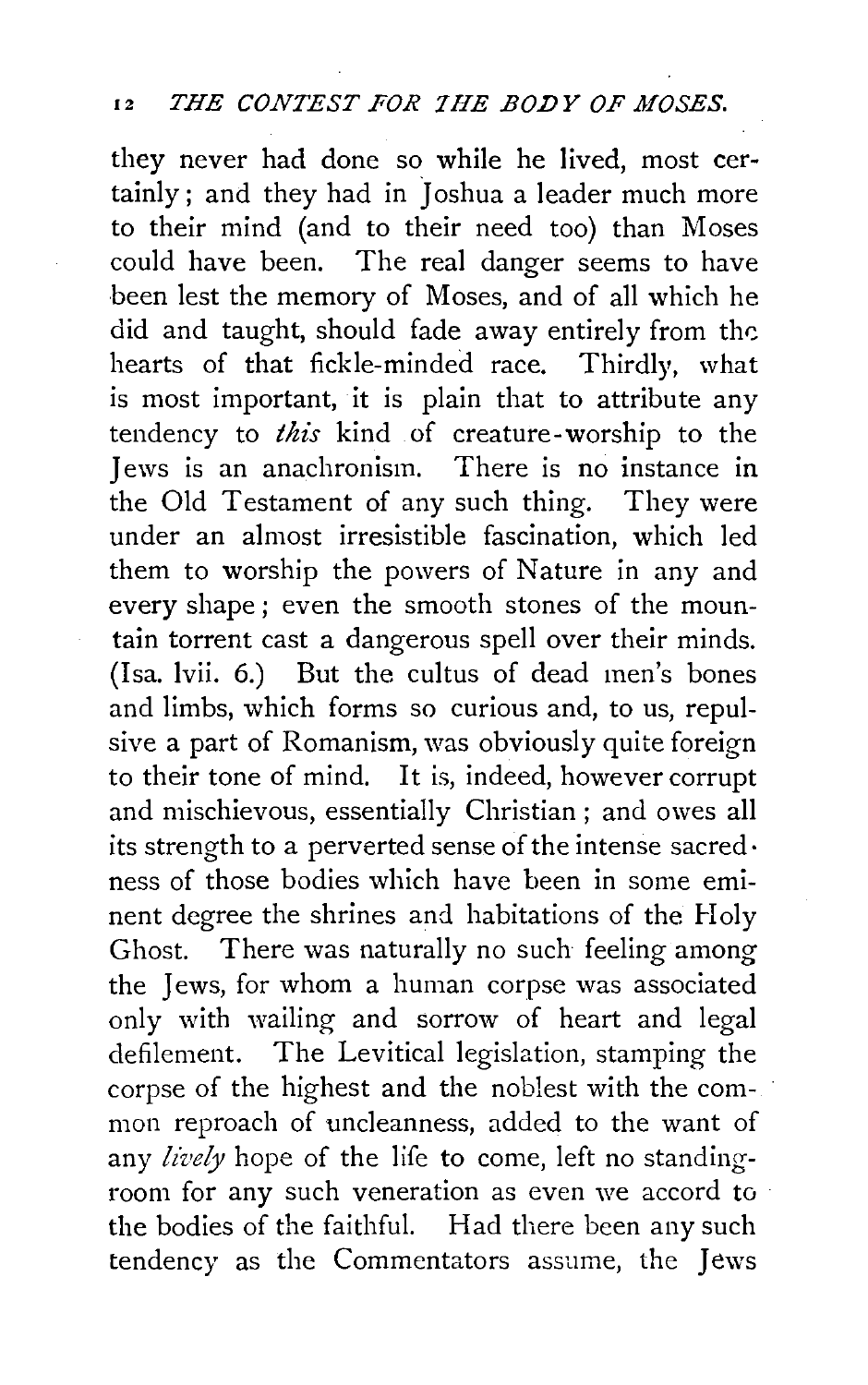might have indulged it ; they had the body, for instance, of Elisha, who must have seemed to the popular mind hardly less than Moses, and whose bones actually did work a miracle; but there is no hint that they ever paid it any honour. Indeed, this case seems decisive: for it is impossible to suppose that God would have encouraged an existing tendency to this form of creature-worship by permitting the touch of the prophet's bones to raise a dead man to life.

The case of the brazen serpent, adduced as a parallel, exactly points the contrast. Serpent-worship was a common form of idolatry then and after, and had, no doubt, a great attraction for the morbid and, so to speak, prurient development of religious instinct so pronounced in the Jews of Hezekiah's day; but, as I have said, the cultus of dead bodies had no place whatever, either among surrounding tribes or among the Israelites. If, therefore, we conclude that this alleged reason for the mysterious burial of Moses, and for the contest concerning it, is inconsistent with the facts of Jewish history and the tone of Jewish thought, can we say that the Scripture suggests any other reason ? I think we can.

If we turn to the account given by St. Luke of the Transfiguration (ix. 29-33), we read that "there talked with him *two men,* which were Moses and Elias, who appeared in glory, and spake of his decease," &c. Now, had it been the disembodied spirit of Moses which was brought thither, it would not have been called a "man;" it could not have spoken in the hearing of the Apostles, nor have been recognized by them as Moses. Indeed, the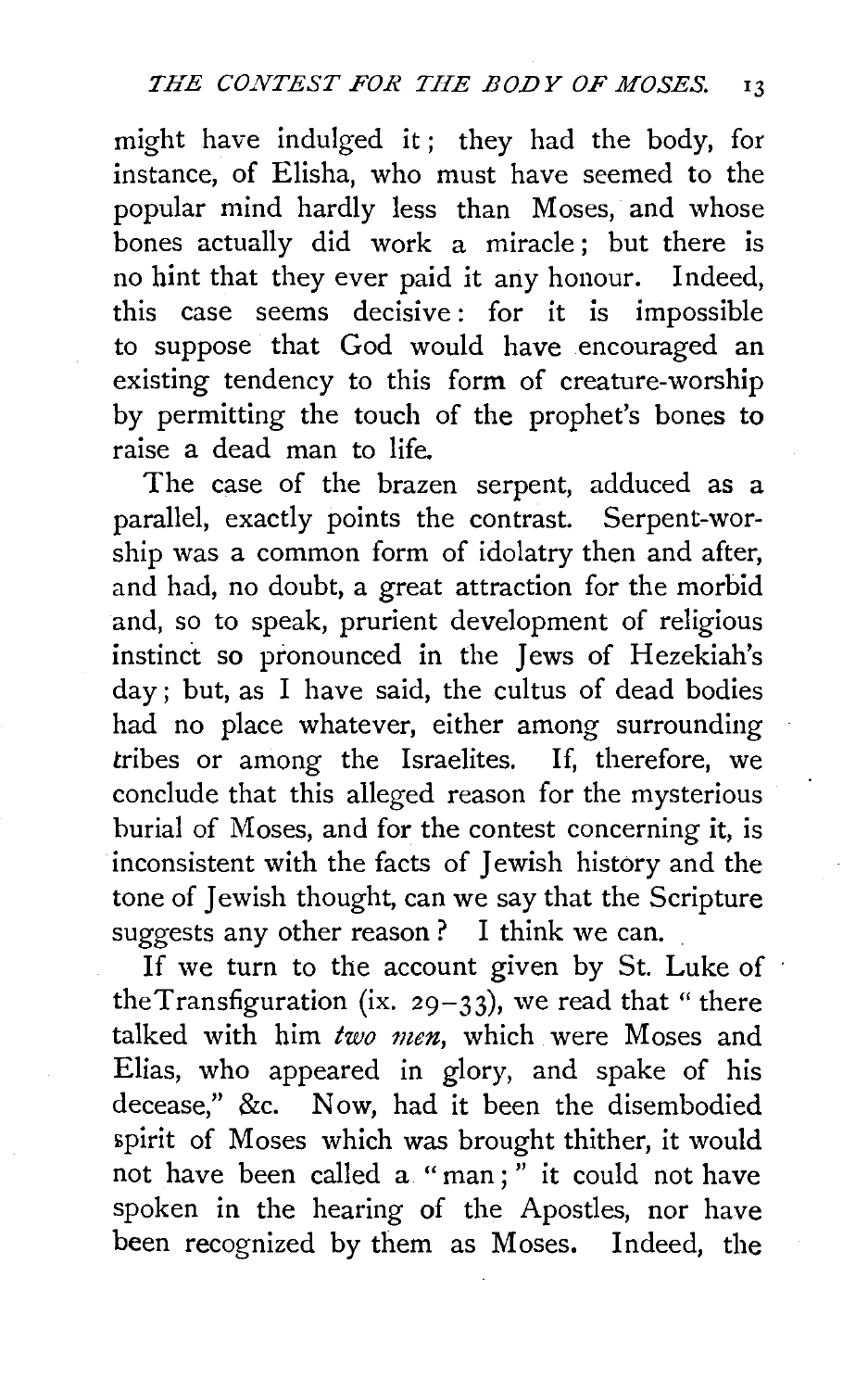narrative leaves no manner of doubt that Moses and Elijah were both there in the flesh, as their Lord Himself was; and only this gave any point to the wild proposal of St. Peter to build three tabernacles, one for each of them.

I wish to press this point, because it seems often to be shirked. I repeat, therefore, that the narrative is conclusive as to the fact of Moses and Elijah being there in the full reality of their human nature, even as Christ was. True, they were "in glory;" but so was He: their transfiguration, like his, was no denial of, but rather a distinct affirmation of, the reality of their bodily presence. And, so far as Elijah is concerned, this is exactly what we should have expected; for he was translated in the body, and it were hard to believe that *after* that translation he should have endured the pangs and nakedness of dissolution. Surely he, like Enoch, anticipated the happy fate .of those of whom St. Paul says, "We shall not all sleep, but we shall all *be* changed." Elijah, therefore, did but come from his secret abode, where, not "unclothed" but "clothed upon," he awaits the harvest of which he himself was a wondrous anticipation, ripened and garnered long before the time.

But how shall we explain that, not Elijah and Enoch, but Elijah and Moses, stood on the Mount of Transfiguration in human form and spake with human lips? For Moses died, and was buried. Yes ; but it does not follow that he " saw corruption." For God· Himself buried him, and the Archangel Michael watched over his body. Shall we not find· *here* the secret of that mysterious strife ? *here,* the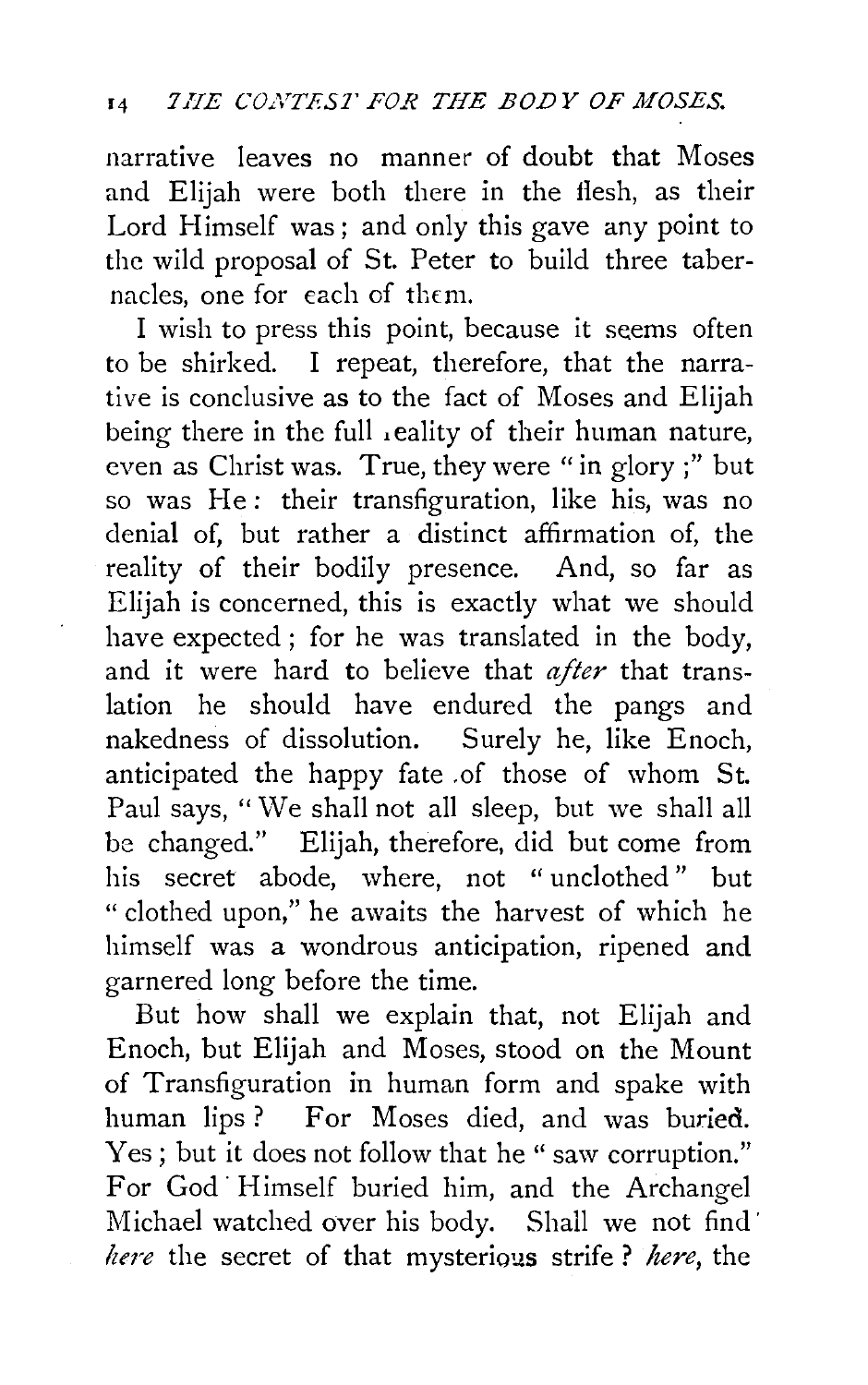reason for that apparently aimless and unconnected allusion in the Epistle? There wanted a link between the two episodes, so far removed in time, so dosely connected in meaning; between the sepulture in the Land of Moab, over against Beth-peor, and the re-appearance on the snow-clad peak of Hermon beneath the glittering stars.

*Here* is the link. He who is most holy, and will not pass over iniquity even in the best, had said that his servant should die and should not pass over with the people into the land of promise. And he died. But He that is most merciful, and rewardeth them that serve Him above all that they can ask or think-He suffered not his servant's body to see corruption; He set his angel guards to keep it from the powers of evil : and when the time came, and that greater Prophet whose advent Moses had foretold, then He gave him back his body, and in that body glorified He set him at last upon the sacred soil and bade him speak with Jesus of that more wondrous Exodus which was to be accomplished at Jerusalem. What could be more in keeping with the revealed ways of God?

But what part should Satan seek to play in this? Clearly this-that as death is the wages of sin, even in a saint, and as corruption is the very completion and complement of death, so has Satan an interest in the corruption of our mortal frames. He has, as it were, a lien upon them, by reason of  $sin$ ; he lays his finger upon them, and they are loathsome, and decay. I do not deny, of course, that corruption, as a process of Nature, is both inevitable and beneficial ; but, at the same time,